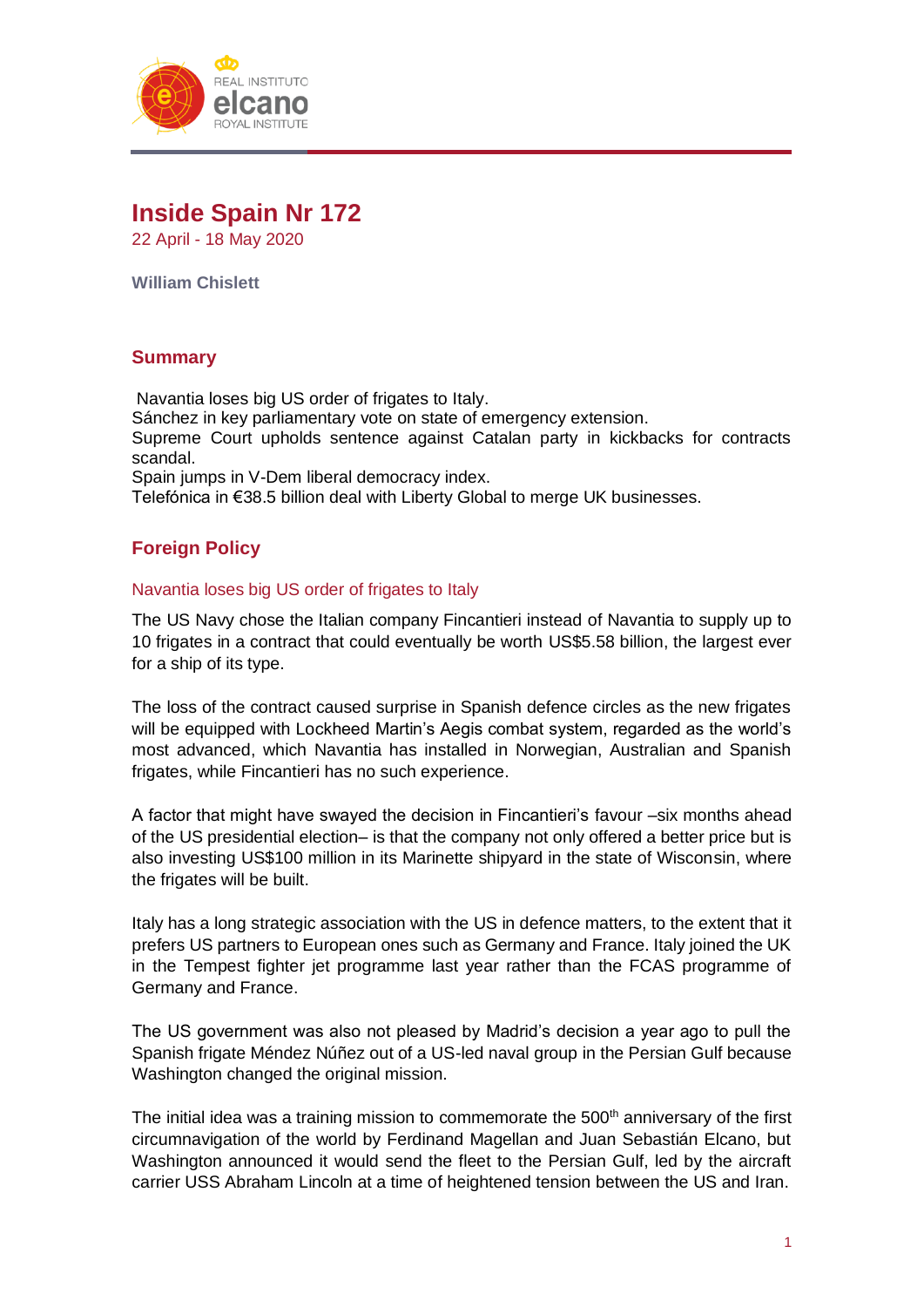There was also displeasure in Washington at Madrid's suggestion earlier this year that the US could not expect an increased presence at its Rota military base in southern Spain while imposing tariffs that harmed Spanish agricultural exports.

### Spain participates for first time in EU summit that includes Kosovo

The Socialist Pedro Sánchez became the first Spanish Prime Minister to take part in an EU summit (via video conference) with Western Balkan countries including Kosovo, whose independence Madrid does not recognise.

The Popular Party Prime Minister Mariano Rajoy boycotted the last such summit in 2018 even though he was in Sofia at the time. Greece, Cyprus, Slovakia and Romania also do not recognise Kosovo since it broke away from Serbia in 2008, but their leaders attended the summit. A total of 97 countries recognise Kosovo.

Spain's position, which has not changed since independence was declared during the prime ministership of José Luis Rodríguez Zapatero, is that it would recognise Kosovo if Belgrade and Pristina come to an agreement. Serbia still claims the territory.

# Cervantes Institute helps out Gibraltarian students learning Spanish

In a soft power gesture, the Cervantes Institute, the language school and cultural centre endorsed by the government, began providing free online classes in Spanish to secondary school students in Gibraltar, the British overseas territory long claimed by Spain. The classes are for students taking the A-level Spanish exam.

The Popular Party government of Mariano Rajoy closed the institute in Gibraltar in 2015 after four years in a decision widely viewed as purely political, since the operation there was commercially viable and much appreciated by Gibraltarians.

José Manuel García-Margallo, the Foreign Minister at the time, was particularly vociferous in pushing Spain's claim over the Rock. Gibraltar was ceded to Britain under the 1713 Treaty of Utrecht.

# **Domestic scene**

### Sánchez in key parliamentary vote on state of emergency extension

The left-wing minority coalition government faces a crucial and vitriolic vote in parliament on 20 May when it hopes to avert a political crisis by winning enough support for another extension to the state of emergency declared on 14 March because of the severity of the COVID outbreak.

Prime Minister Pedro Sánchez received the necessary endorsement earlier this month for a two-week extension, thanks to deals with the centre-right Ciudadanos (Cs, see separate story below) and the Basque Nationalist Party (EAJ/PNV). This gave the government 178 votes in favour to 75 votes against, with 97 abstentions.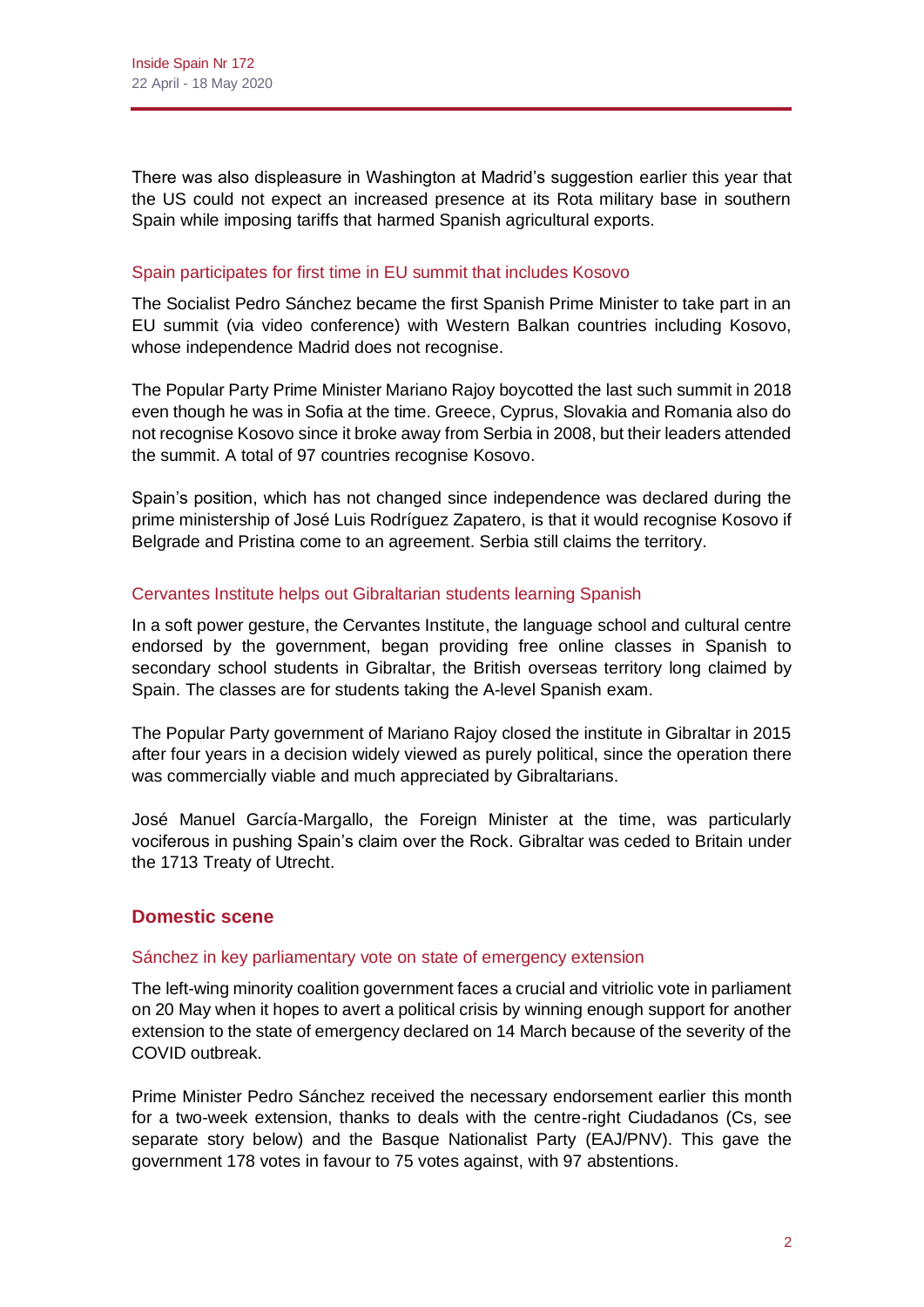The conservative Popular Party (PP), the main opposition party, abstained but said it would vote against a further extension. The current one ends on 24 May. This would throw the government's confinement emergence strategy into disarray. Pablo Casado, the PP's leader, claims Sánchez is violating citizens' constitutional rights by continuing to restrict free movement. 'The state of emergency made sense at the start of the pandemic, but it cannot go on indefinitely', he said. He also accuses him of a lack of transparency.

In Madrid's wealthy Salamanca neighbourhood, home to the richest 1%, protestors banging pots and pans, wrapped in the Spanish flag and egged on by Isabel Díaz Ayuso, the PP premier of the region, have been demonstrating in Núñez de Balboa street (73% of whose residents voted in the last election for the PP or VOX). There have also been protests in front of the Socialists' headquarters.

The far-right VOX, with 52 of the 350 MPs, plans demonstrations on 23 May against the state of emergency on board vehicles in all provincial capitals. Santiago Abascal, VOX's leader, challenged the government to ban the protests, arguing this would prove the violation of basic freedoms.

Sánchez is hoping for a final and flexible extension of around a month in order to avoid political battles every two weeks. Having won over Cs, although it might abstain in this vote because it views a month as too long, the key this time will be the Catalan Republican Left (ERC), the pro-Catalan independence party. ERC's 13 MPs backed the formation of Sánchez's government earlier this year and abstained in the last extension vote, threatening to vote against this time.

Spain began to emerge from lockdown on 2 May under a gradual and asymmetrical plan, depending on infection rates in the 50 provinces. All of Spain is out of Phase 0 except for the region of Madrid, Barcelona and some provinces of Castile-León, although some restrictions have been eased in these areas. Some 33 million people are in Phase 1 and 14 million are still in Phase 0.

The PP accuses the government of penalising Madrid for political reasons. Díaz Ayuso said there were no technical reasons to keep the region in Phase 0 where activity is considerably limited. This was contradicted by Yolanda Fuentes, her head of public health, who resigned over Díaz Ayuso's request (denied) to enter into Phase 1, which eases restrictions on gatherings and allows small businesses, hotels and bars and restaurants with terraces to re-open under strict conditions.

Spain is one of the countries to be worst-hit by the pandemic, with over 27,000 confirmed deaths and more than 278,000 cases (see Figure 1). The pandemic is beginning to be controlled: the number of deaths dropped below 100 on 17 May for the second day running (to 59 compared with a peak of 950 on 2 April). The regions of Madrid and Catalonia account for more than 50% of total cases (see Figure 2) and health workers for more than 20%, much higher than Italy's 10%.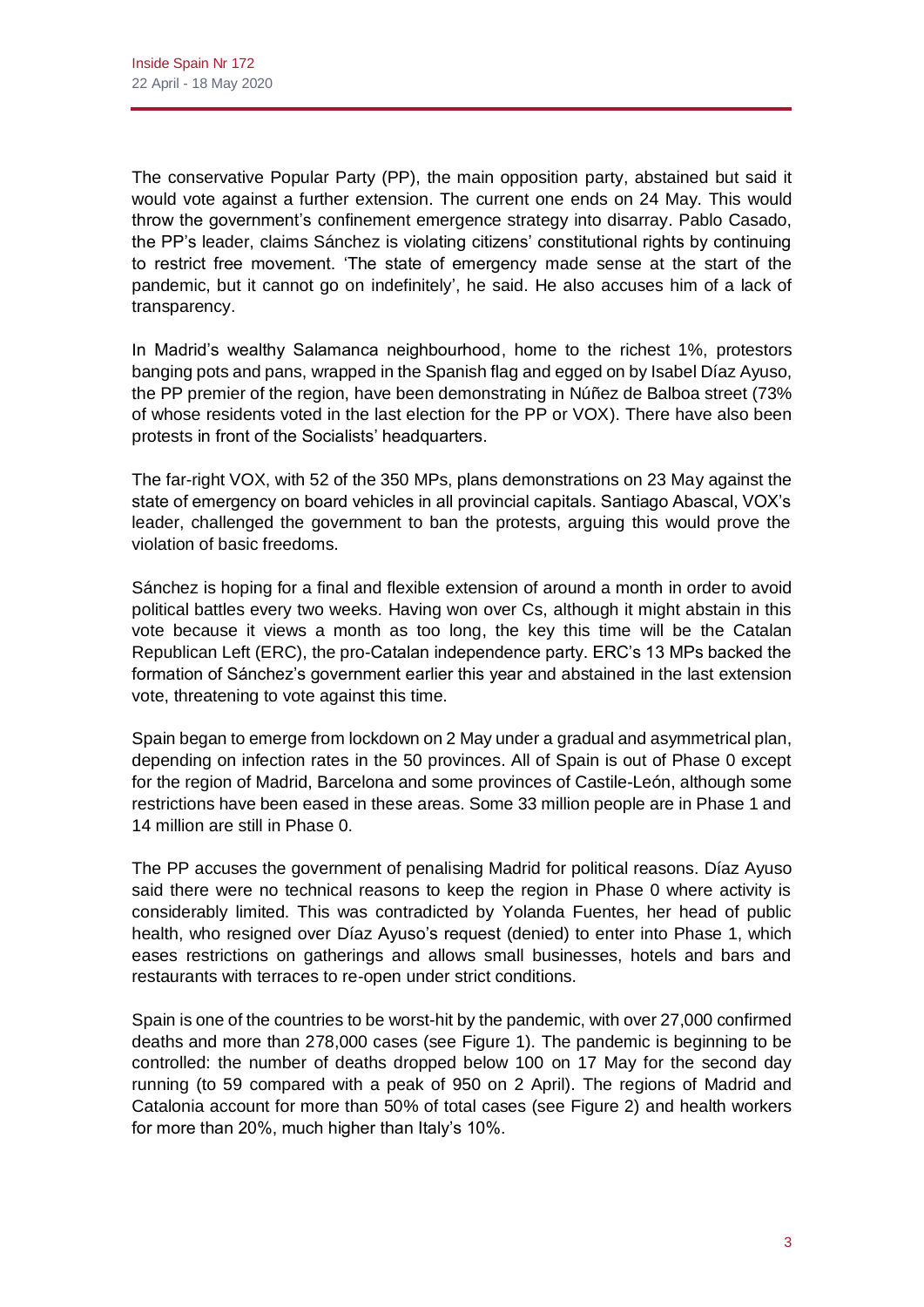|              | Notified cases | Deaths  | Cured     | Cases per 1mn pop. |
|--------------|----------------|---------|-----------|--------------------|
| World        | 4,805,186      | 316,730 | 1,860,036 | 616                |
| US           | 1,527,664      | 90,978  | 346,389   | 4,619              |
| <b>Spain</b> | 278,188        | 27,709  | 195,945   | 5,950              |
| UK           | 243,695        | 34,636  | N/A       | 3,592              |
| Italy        | 225,435        | 31,908  | 125,176   | 3,728              |
| France       | 179,569        | 28,108  | 61,213    | 2,752              |
| Germany      | 176,651        | 8,049   | 154,600   | 2,109              |

### **Figure 1. Notified cases and deaths by country**

Figures at 17/V/2020.

Source[: https://www.worldometers.info/coronavirus/#countries.](https://www.worldometers.info/coronavirus/#countries)

#### **Figure 2. Coronavirus (COVID-19) by region (1)**

|                         | Notified cases | Deaths | Infected per 100,000<br>inhabitants | Deaths per 100,000<br>inhabitants |
|-------------------------|----------------|--------|-------------------------------------|-----------------------------------|
| Andalucía               | 12,420         | 1,355  | 148                                 | 16                                |
| Aragón                  | 5,456          | 838    | 414                                 | 64                                |
| Asturias                | 2,366          | 313    | 231                                 | 31                                |
| <b>Balearic Islands</b> | 1,982          | 216    | 172                                 | 19                                |
| <b>Basque Country</b>   | 13,291         | 1,455  | 602                                 | 66                                |
| Canary Islands          | 2,284          | 151    | 106                                 | $\overline{7}$                    |
| Cantabria               | 2,265          | 206    | 390                                 | 36                                |
| Castilla y León         | 18,369         | 1,940  | 766                                 | 81                                |
| Castilla-La Mancha      | 16,587         | 2,883  | 816                                 | 142                               |
| Catalonia               | 55,824         | 5,944  | 727                                 | 77                                |
| Extremadura             | 2,958          | 497    | 277                                 | 47                                |
| Galicia                 | 9,041          | 604    | 335                                 | 22                                |
| Madrid                  | 66,338         | 8,847  | 996                                 | 133                               |
| Murcia                  | 1,542          | 144    | 103                                 | 10                                |
| Navarre                 | 5,137          | 501    | 785                                 | 77                                |
| La Rioja                | 4,020          | 348    | 1,269                               | 110                               |
| Valencia                | 10,850         |        | 1,365217                            | 27                                |

(1) Figures at 16/V/2020 and excluding the North African enclaves of Ceuta and Melilla. Source: Health Ministry.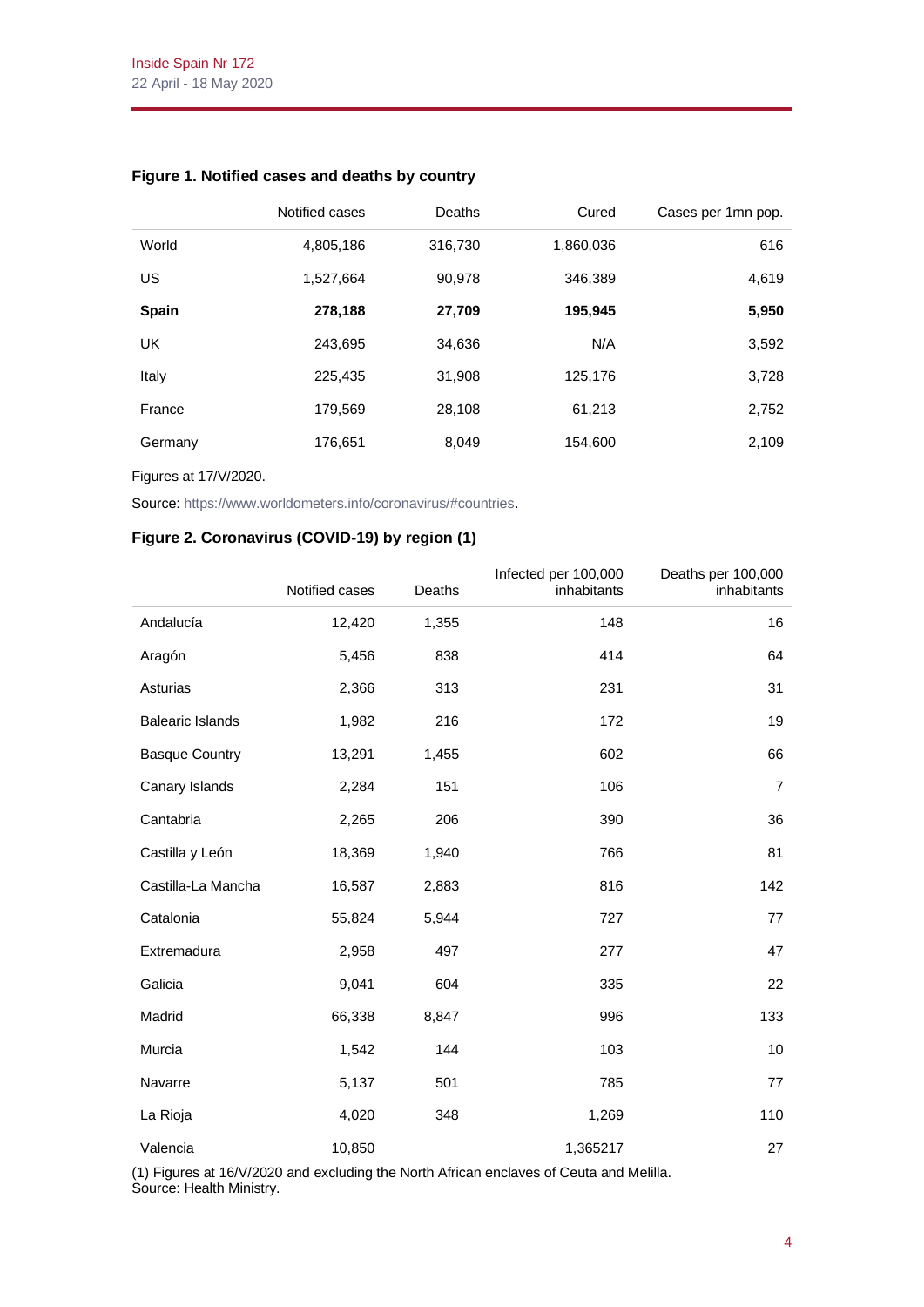The government is moving very cautiously. According to an internal army report, there could be two more outbreaks of COVID-19 and the country will take between a year and a year-and-a-half to return to normality.

Only 5% of the 47 million population have contracted coronavirus, based on antibody tests, and, as a result, 'herd immunity' against the pandemic is a distant prospect, a report indicated. If a much larger share of the population was temporarily immune to the virus –about 60%– because they have contracted it without being tested or displayed symptoms then the country might develop 'herd immunity' and be relatively protected against a second wave of the coronavirus.

Spain has not carried out many COVID-19 tests. The OECD ranked the country 17<sup>th</sup> out of 37 countries at the end of April based on the number of tests per 1,000 population (see Figure 3).

|              | Tests per 1,000 population |
|--------------|----------------------------|
| Iceland (1)  | 147.6                      |
| Portugal (2) | 41.9                       |
| Italy $(2)$  | 34.9                       |
| Germany (2)  | 30.4                       |
| Spain (2)    | 28.9                       |
| OECD average | 27.7                       |
| France (2)   | 11.1                       |
| Mexico (1)   | 0.6                        |

#### **Figure 3. Diagnostic testing for COVID-19 in OECD countries**

(1) Tests performed or samples tested.

(2) People or cases tested.

Note that there are differences as to whether figures include tests, or individuals tested; whether they include all lab tests (public and private) or not; on how regularly data is updated by each country; and other aspects. Date of testing varies between 26/IV/2020 and 3/V/2020.

Source: OECD.

#### Ciudadanos moves closer to the centre

The decision of Ciudadanos to break ranks with the Popular Party (PP), with whom it governs in four of Spain's regions including Madrid, and support explicitly or tacitly the coalition government over extending the state of emergency, represents a strategic shift back towards the centre under its new leader, Inés Arrimadas.

Arrimadas took over from Albert Rivera after the party slumped in last November's election, losing 47 of its 57 seats, following a rightward lurch in the belief that the party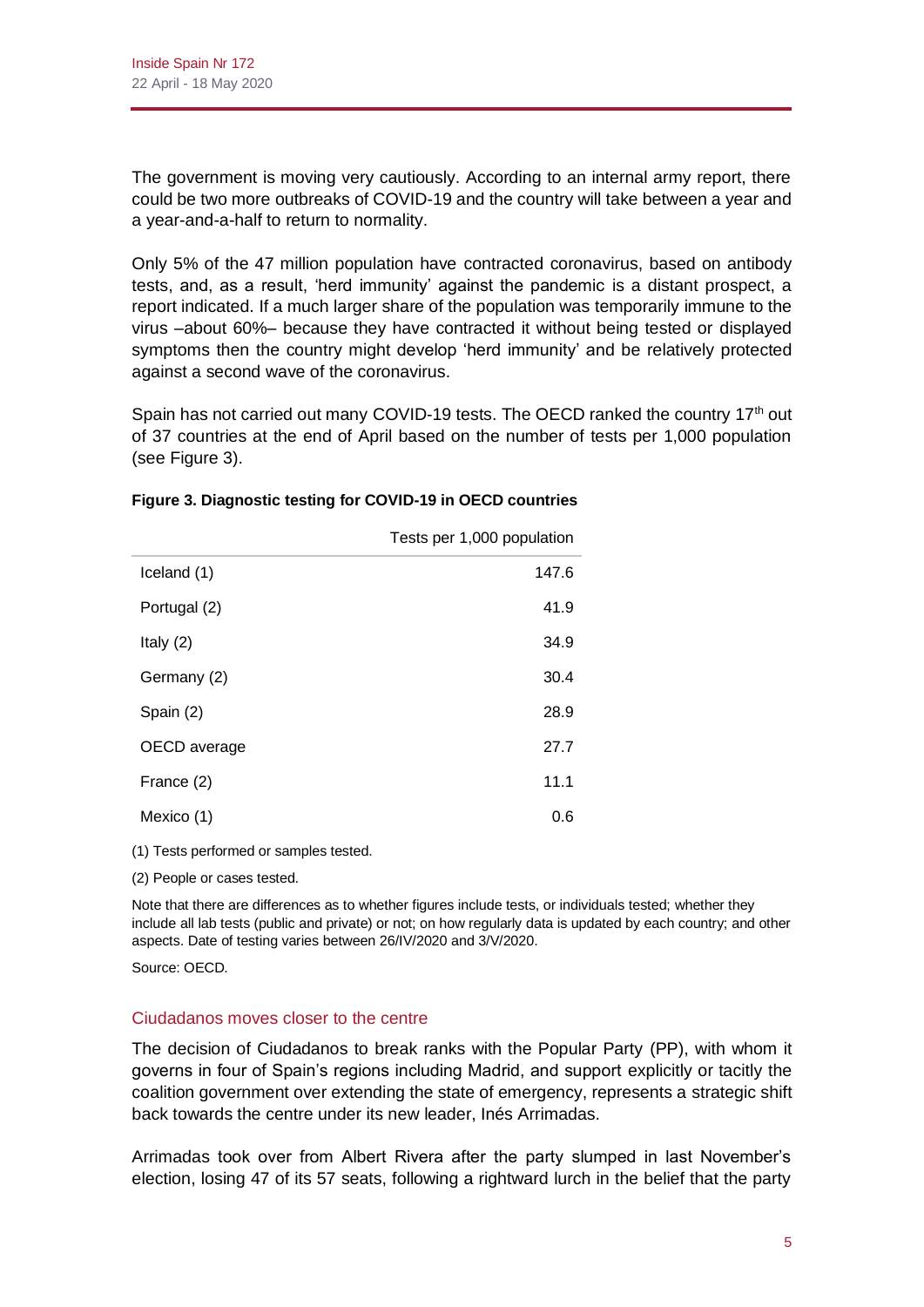would overtake the PP, as it had nipped at the PP's heels in the April 2019 election – winning nine fewer seats–. The hubris cost the party dear: the PP won 78 more seats than Cs last November.

Cs was founded in 2006 in Catalonia to oppose the region's independence and then went national, initially as a liberal, reformist, centrist party, proclaimed with the phrase 'neither reds nor blues'.

Juan Carlos Girauta, Cs' former spokesman in parliament, told the conservative newspaper *ABC* that the party's support for the extension on 6 May and expected again on 20 May would never have happened under Rivera.

Arrimadas' move was supported by 77% of the party's voters in a survey by the pollster Metroscopia. Eight out of every 10 respondents approved extending the state of emergency.

FAES, the think tank founded by José María Aznar, the former PP Prime Minister (1996- 2004), attacked Arrimadas for 'snuggling up to the Frankenstein government', in reference to the ruling coalition between the Socialists and the hard-left Unidos Podemos (a revamped Communist Party with other far-left elements).

Toni Roldán, Cs former economics spokesman who broke with the party over its lurch to the right, believes the government should seek more or less permanent support from Cs in order to better meet the pressing challenges including getting its backing for the 2021 budget.

That would demand a considerable balancing act by Prime Minister Pedro Sánchez with his junior partner Unidos Podemos, which sees an opportunity to push a radical economic agenda.

Supreme Court upholds sentence against Catalan party in kickbacks for contracts scandal

The Supreme Court confirmed the sentence against the defunct Convèrgencia Democràtica de Catalunya (CDC) for taking illegal commissions in exchange for awarding public works contracts while it was in power, and ordered it to pay €6.6 million.

The party, together with the smaller Unión Democrática de Catalunya, formed CiU and ruled Catalonia between 1980 and 2003 under Jordi Pujol.

CDC was re-founded in 2016 as the Catalan European Democratic Party (PDeCAT), the party of Carles Puigdemont, the former Premier of Catalonia who is living in self-imposed exile in Belgium, and of his predecessor Artur Mas, under whose tenure Catalonia started to push for independence.

The conviction followed a more than eight-year probe into irregularities at the Palau de la Música, a concert hall in Barcelona. The €6.6 million represents the kickbacks between 1999 and 2009 paid by Ferrovial to secure contracts and was disguised as donations to the Palau, which were then channelled to CDC.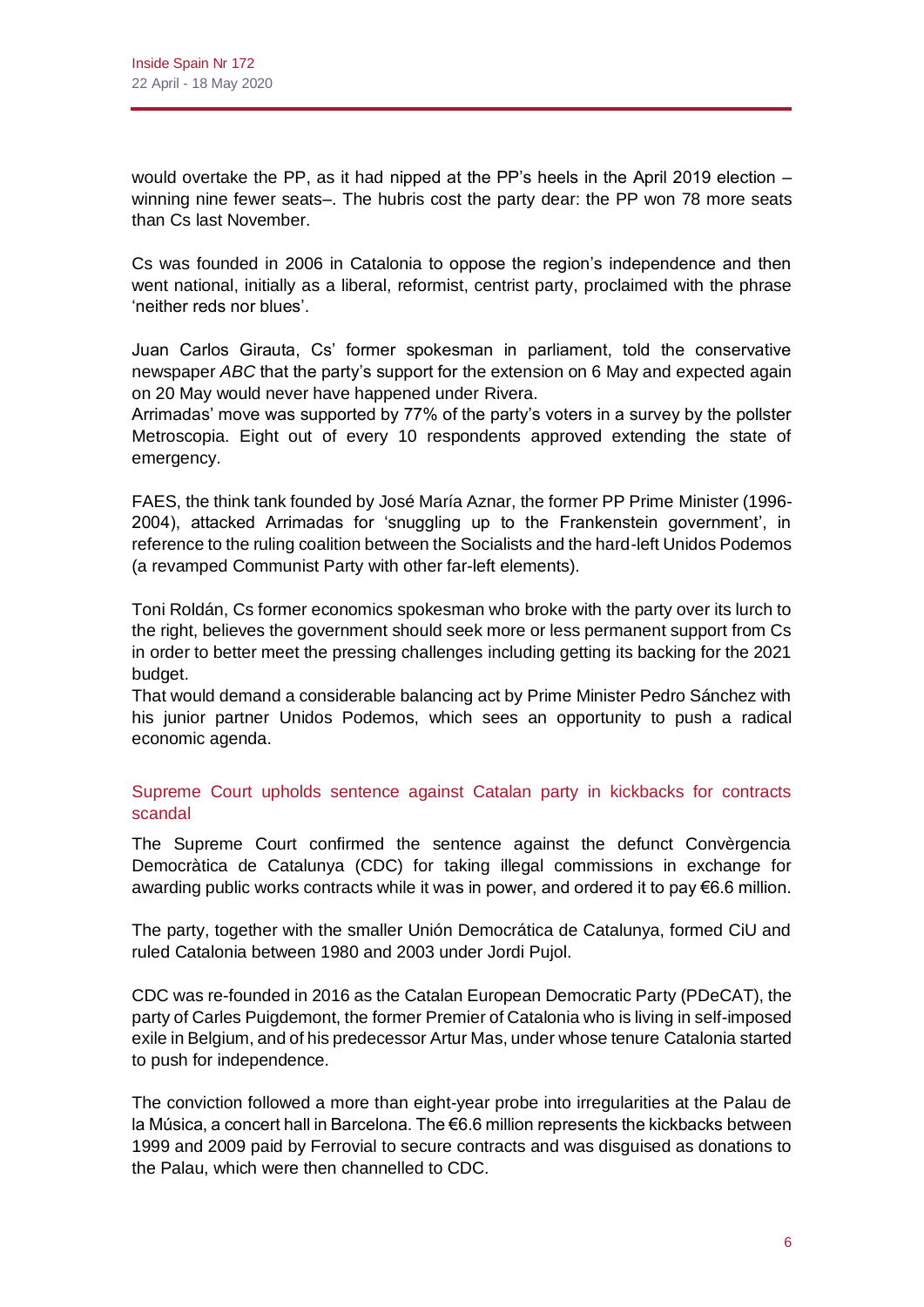Two Palau managers, Fèlix Millet and Jordi Montull, now face jail sentences of nine and a half and seven and a half years, respectively, and must return the €23 million they took from the Palau to finance lavish life styles.

# Spain jumps in V-Dem liberal democracy index

Spain shot up 17 places in the V-Dem liberal democracy index to  $9<sup>th</sup>$  out of 179 countries. The index is based on 71 indicators and aggregates variables across several dimensions, including suffrage rights, clean elections, equality before the law, constraints on the executive and freedom of association and expression (see Figure 4).

| Liberal<br>democracy index<br>ranking out of<br>179 countries<br>and score out of<br>1 | Electoral<br>democracy<br>index<br>(EDI)<br>ranking | Liberal<br>component<br>index (LCI)<br>ranking | Egalitarian<br>component<br>index (ECI)<br>ranking | Participatory<br>component<br>index (PCI)<br>ranking | Deliberative<br>component<br>index (DCI)<br>ranking |
|----------------------------------------------------------------------------------------|-----------------------------------------------------|------------------------------------------------|----------------------------------------------------|------------------------------------------------------|-----------------------------------------------------|
| 1. Denmark<br>0.858                                                                    | 1                                                   | 1                                              | $\overline{2}$                                     | 10                                                   | 5                                                   |
| 7. Portugal 0.817                                                                      | 12                                                  | 16                                             | 27                                                 | 50                                                   | 11                                                  |
| 9. Spain 0.815                                                                         | 7                                                   | $12 \overline{ }$                              | 18                                                 | 26                                                   | 26                                                  |
| 13. UK 0.79                                                                            | 18                                                  | 19                                             | 38                                                 | 16                                                   | 38                                                  |
| 17. France 0.783                                                                       | 5                                                   | 29                                             | 24                                                 | 47                                                   | 34                                                  |
| 20. Germany<br>0.779                                                                   | 24                                                  | 9                                              | 5                                                  | 21                                                   | $\overline{7}$                                      |
| 22. Italy 0.722                                                                        | 17                                                  | 25                                             | 4                                                  | 3                                                    | 28                                                  |
| 36. US 0.70                                                                            | 38                                                  | 34                                             | 74                                                 | 20                                                   | 97                                                  |

#### **Figure 4. Liberal democracy index ranking and components' indices**

Source: V-Dem 2020 Report.

The sharp rise was due to significant upward revisions to Spain's indicators over the last three years and regressions in other democracies.

Spain's main improvement was in the electoral democracy index (EDI) where it moved from  $33<sup>rd</sup>$  to  $7<sup>th</sup>$  position (see Figure 5). This index captures not only the extent to which countries hold clean, free and fair elections, but also their actual freedom of expression, alternative sources of information and association, as well as male and female suffrage and the degree to which government policy is vested in elected political officials.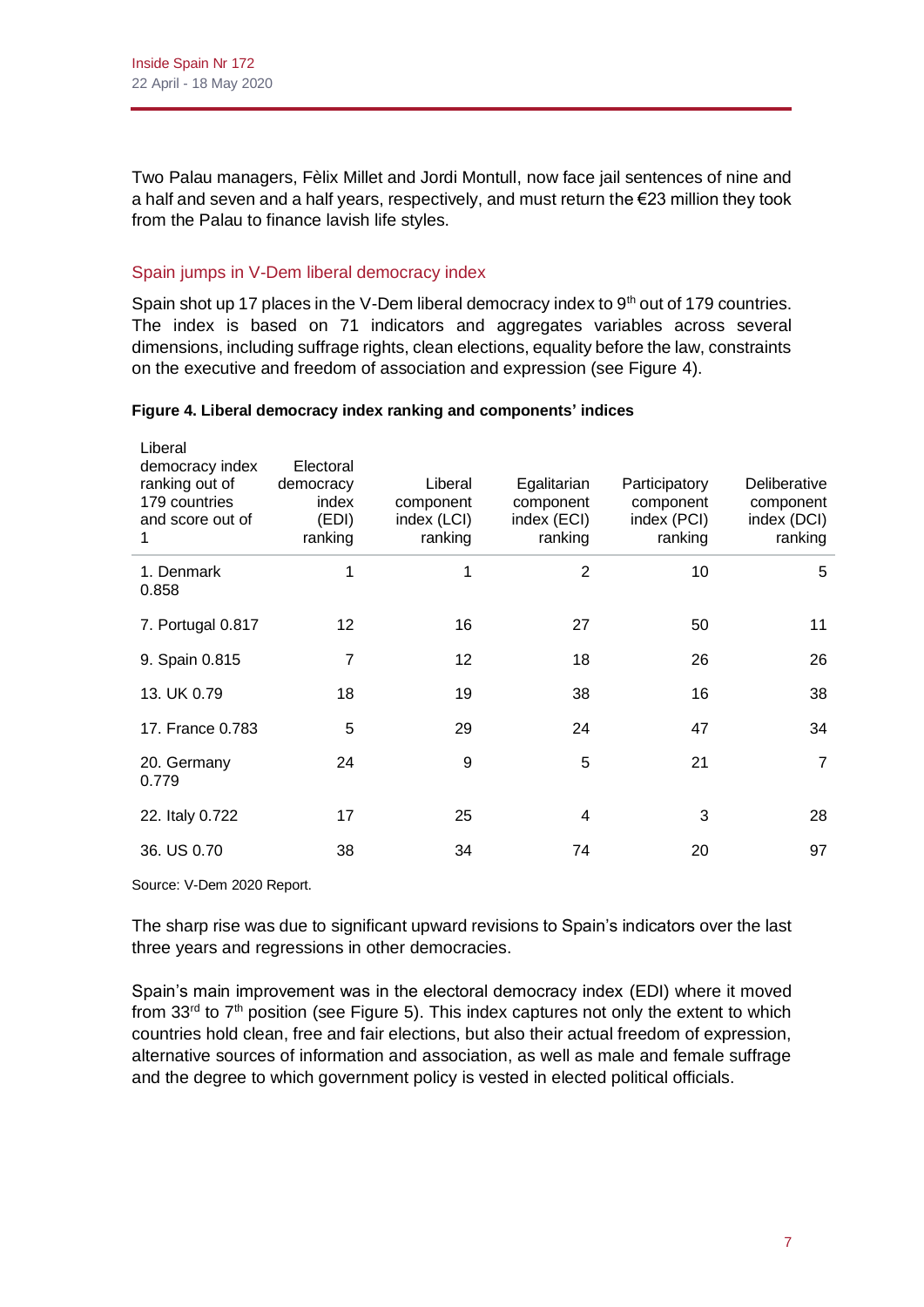|      | LDI | <b>EDI</b> | LCI | <b>ECI</b> | PCI | DCI |
|------|-----|------------|-----|------------|-----|-----|
| 2016 | 22  | 23         | 23  | 16         | 33  | 25  |
| 2017 | 35  | 39         | 19  | 26         | 34  | 31  |
| 2018 | 26  | 33         | 19  | 27         | 39  | 28  |
| 2019 | 9   |            | 12  | 18         | 26  | 26  |

### **Figure 5. Spain's rise in V-Dem rankings, 2016-19**

Source: V-Dem.

# **The economy**

#### Pandemic begins to take its toll on employment

Companies are better prepared to meet the impact of the coronavirus pandemic than after the 2008 global financial crisis, according to the Bank of Spain's Governor, but the next two years are going to take a heavy toll.

'Spanish households and non-financial companies are facing this situation with a significantly more favourable financial position than before the global financial crisis', said Pablo Hernandez de Cos, the Governor.

The effect on employment is beginning to be felt. The number of recorded unemployed stood at 3.8 million at the end of April (the first full month since the lockdown on 14 March), 667,737 more than a year earlier and 282,891 higher than March 2020. By far the largest jobless increase was in the service sector (+219,128). The number of people on benefits reached 5.2 million.

That jobless figure excludes the almost 3.5 million workers under the short-term leave scheme for companies known as ERTE (see Figure 6), which now lasts until 30 June and can be extended further. It also excludes self-employed workers receiving subsidies. Including both these categories, the unemployment rate would be 35%. The return to work of workers on ERTEs is going to be a big challenge.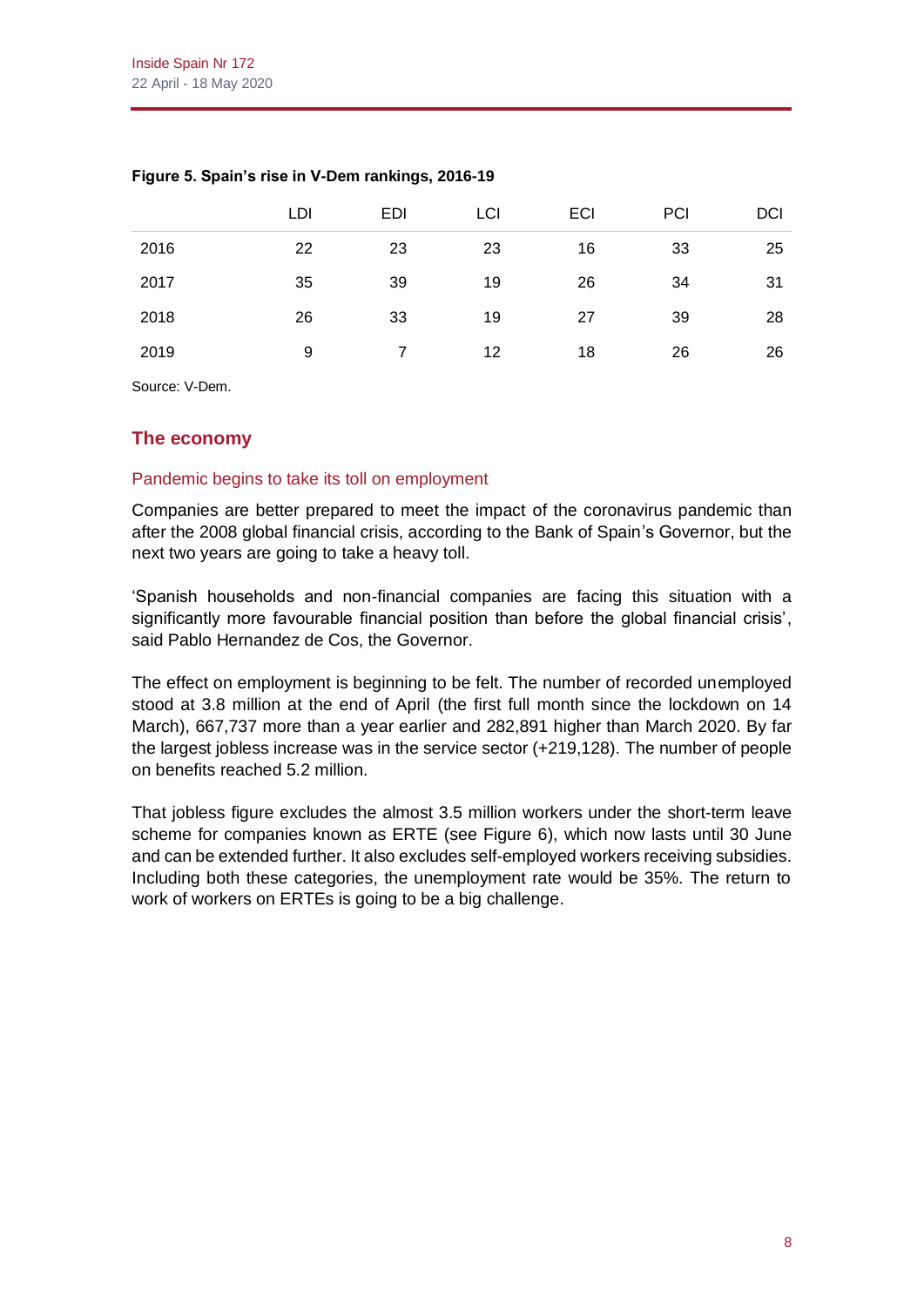### **Figure 6. Temporary lay-offs (ERTEs) in a nutshell**

| What are they?            | An ERTE is a temporary suspension of an employers' employment<br>contract or a reduction in working hours due to financial, technical,<br>organisational or production-related causes, or as a result of force<br>majeure (as in the case of COVID-19). |
|---------------------------|---------------------------------------------------------------------------------------------------------------------------------------------------------------------------------------------------------------------------------------------------------|
| When can they be<br>used? | ERTEs are intended for companies to be able to reduce their<br>workforce when they are experiencing temporary difficulties, without<br>having to provide severance pay (unlike in the case of general lay-<br>offs, or EREs as they are known).         |
| What are the<br>benefits? |                                                                                                                                                                                                                                                         |
| For the employee:         | They receive unemployment benefits while they are not working.<br>They maintain their job position during a crisis (thus avoiding the loss<br>of their job).                                                                                            |
| For the company:          | It can reduce the workforce in times of difficulty (without incurring<br>redundancy costs). It can maintain its human capital when the<br>recovery comes.                                                                                               |

Source: CaixaBank Research.

Unemployment has been historically high in Spain. Even at the peak of the almost decade long boom in 2007, the jobless rate was 8%. It hit 27% in 2013 in the wake of the financial crisis and is forecast by the government to rise from 14% at the end of last year to 19% at the end of 2020, with the economy shrinking 9% (see Figure 7). Some forecasts are much more pessimistic and put the GDP reduction at 15%. The government plans to introduce a basic monthly income for the poorest.

|                              | 2019 | 2020   |
|------------------------------|------|--------|
| Real GDP growth<br>(% )      | 2.0  | $-9.2$ |
| Fiscal deficit (% of<br>GDP) | 2.8  | 10.3   |
| Public debt (% of<br>GDP)    | 95.5 | 115.5  |
| Unemployment<br>rate $(\%)$  | 14.1 | 19.0   |

#### **Figure 7. Government's macroeconomic forecasts for 2020**

Source: Finance Ministry.

Everything depends on the extent to which the pandemic is brought fully under control and the pace at which economic activity is renewed. The commerce sector was up in arms after the government banned sales, fearing shoppers would tend to agglomerate in big stores.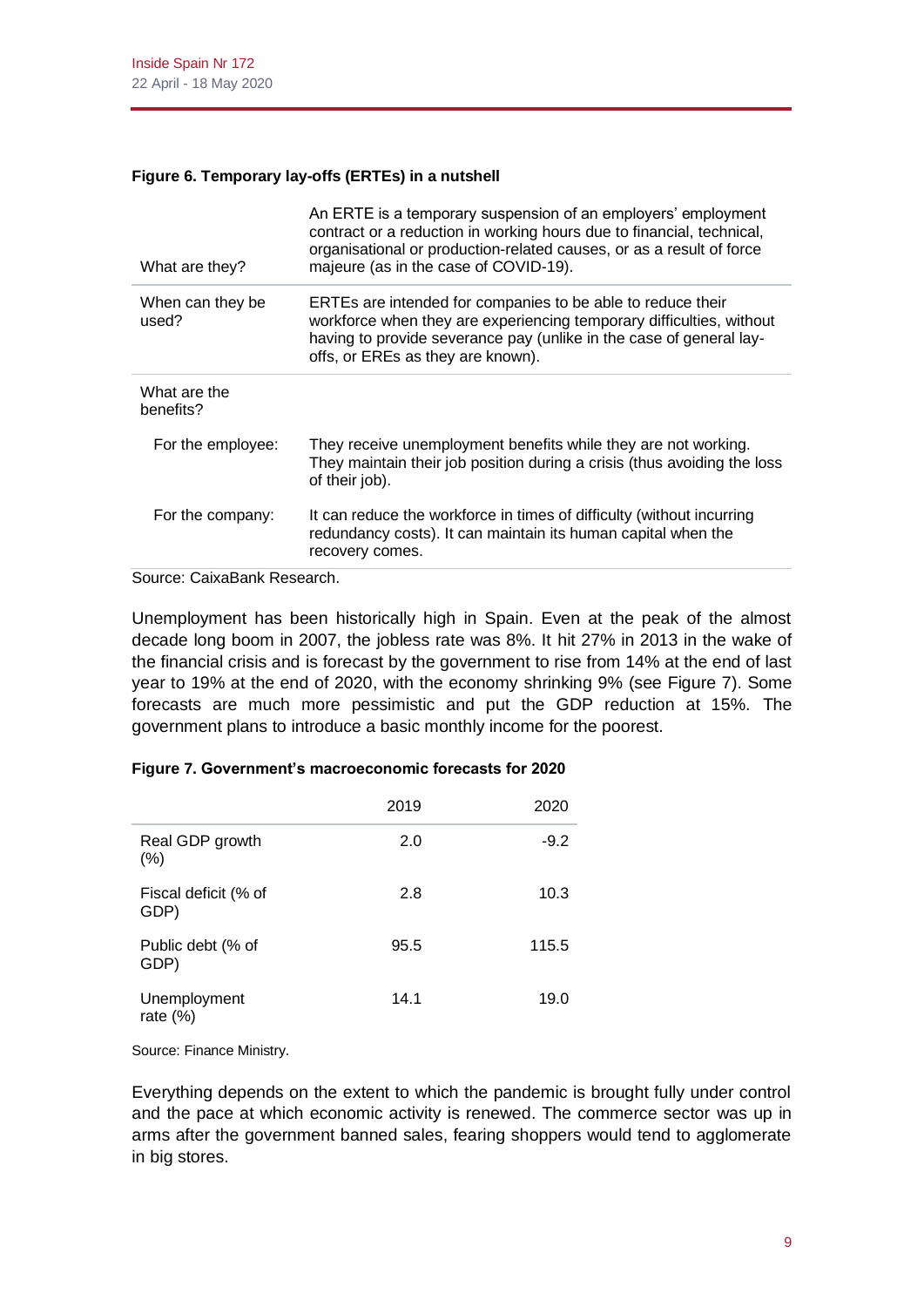As well as safeguarding jobs under ERTEs for the time being, the government also scrapped the threat of forced liquidation for companies that run up large losses this year in order to stave off insolvencies. Bankruptcy laws have been adjusted and those who invest in businesses during the COVID-19 outbreak will benefit from higher levels of protection if a company goes under.

The government hopes this will make shareholders more willing to stump up money for a struggling company. The waiving of mandatory bankruptcy proceedings applies to all companies and not just those hit by the pandemic. This relieves debtors but is not good news for creditors.

The government's estimate of GDP shrinkage sent to the European Commission is 9.2% this year and growth of 6.8% in 2021. An idea of the depth of the recession can be gauged from the 96% fall in car sales in April (49% in the first four months). Sales in April were roughly the same as in one day in a pre-crisis normal month.

A key factor for the economy's recovery will be what happens to the vital tourism sector, which generates 12% of GDP (40% in the Canary Islands and 30% in the Balearics) and provides 13% of jobs directly, and is at a standstill. Spain is the second most popular tourist destination after France.

The government imposed a 14-day quarantine for foreign travellers coming to the country as of 15 May, as part of the measures to avoid a second wave of contagion from the coronavirus. It will remain in force possibly until the end of June. The government is also keeping its borders with France and Portugal closed (but not with Gibraltar) to most international travellers until July. Social distancing measures will limit the levels of hotel occupancy and might make openings economically unviable.

The Mesa del Turismo, which represents the sector, called for Alberto Garzón, the Tourism Minister, to resign after he said tourism is 'a low value-added sector, with seasonal and precarious activity'.

Toni Roldán, a former MP for Cs and the party's economic spokesman, said the EU should take into account the different levels of the pandemic in the bloc's regions by certifying 'green zones'. This would allow quarantine-free travel between these regions so that tourists could travel, for example, between Bavaria and Mallorca, and help rescue tourism in a coronavirus-safe way.<sup>1</sup>

<sup>1</sup> See the report by the Esade Centre for Economic Policy a[t https://dobetter.esade.edu/en/green-zones](https://dobetter.esade.edu/en/green-zones-covid-19)[covid-19.](https://dobetter.esade.edu/en/green-zones-covid-19)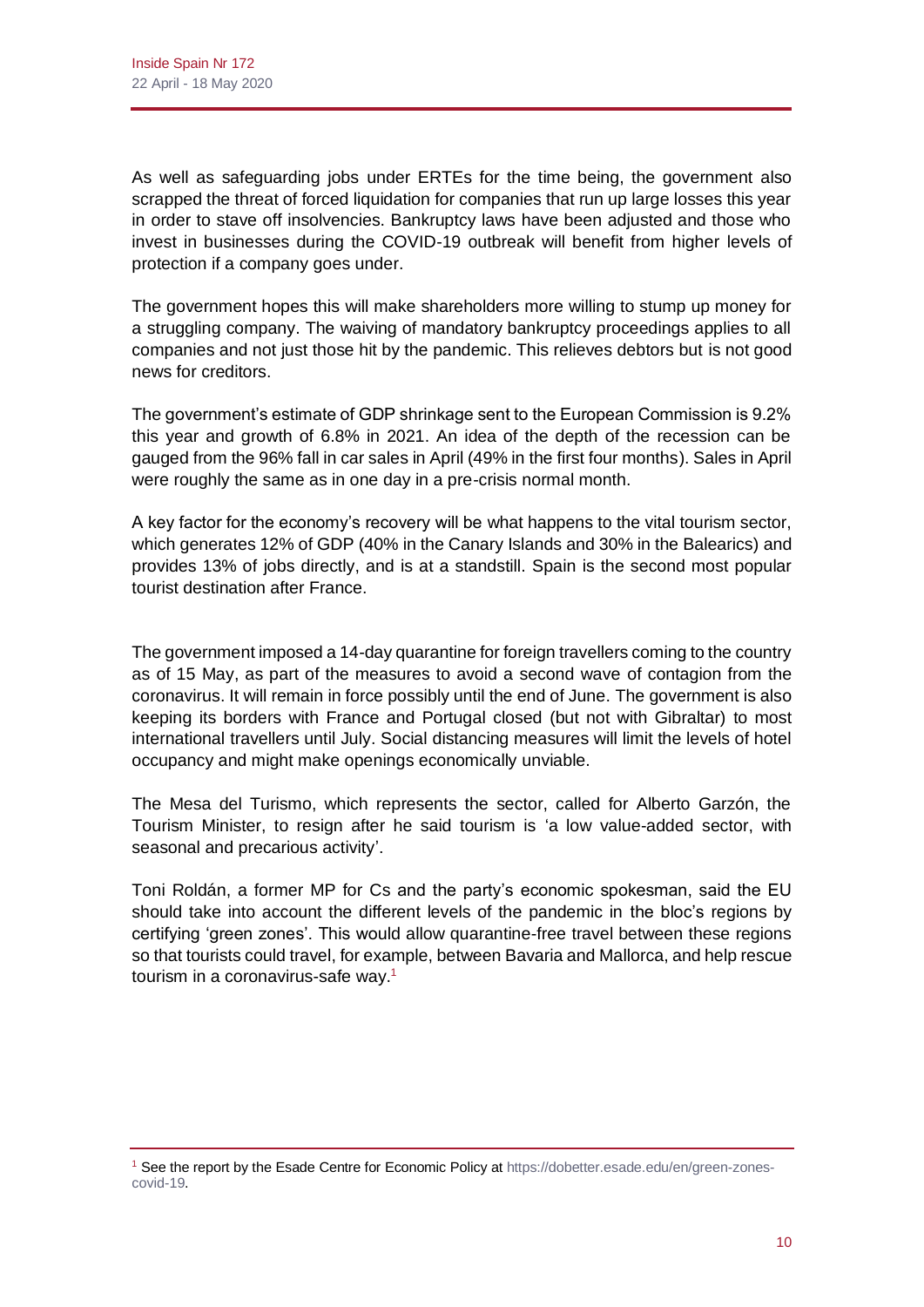# **Corporate scene**

# Telefónica in €38.5 billion deal with Liberty Global to merge UK businesses

Telefónica and the US firm Liberty Global are to merge their British businesses in a deal that will create a mobile and broadband giant to rival market leader BT, with 46 million subscribers (see Figure 8).

|                     | Millions of lines |
|---------------------|-------------------|
| O2 and Virgin Media | 46.5              |
| ΒТ                  | 46.3              |
| Sky                 | 22.7              |
| Vodafone            | 20.2              |
| <b>Three</b>        | 11.6              |
| <b>TalkTalk</b>     | 9.0               |

#### **Figure 8. UK telecoms market (millions of lines)**

Source: Telefónica and Ofcom.

In a big shake-up of the UK telecoms sector, the deal brings together Liberty's Virgin Media, the biggest cable TV provider, and Telefónica's O2, the second-largest mobile operator.

Telefónica, weighed down with debt, tried to sell O2 in 2016 to Hutchison-owned Three but the deal was blocked by EU competition regulators.

The joint venture enables Telefónica to stay in the UK and extract  $\epsilon$ 6.5 billion in cash from the deal. The parent companies will equally own the new entity, which has a 34% market share.

### Banks' first quarter results plummet under COVID-19 related provisions

The four main banks reported much lower first-quarter profits, largely because of provisions related to COVID-19 and the impact of the country's deep recession.

Hardest hit was Santander, the euro zone's second-largest bank by market value, whose net profits plummeted 82% year-on-year to €331 million after setting aside €1.6 billion to cover expected loan losses resulting from COVID-19.

Excluding the provisions, the bank's underlying profit was 1% higher at  $\epsilon$ 1.98 billion.

BBVA, Spain's second-largest bank, posted a loss of €1.79 billion due to €3.5 billion of provisions and a writedown in the US on its operations there.